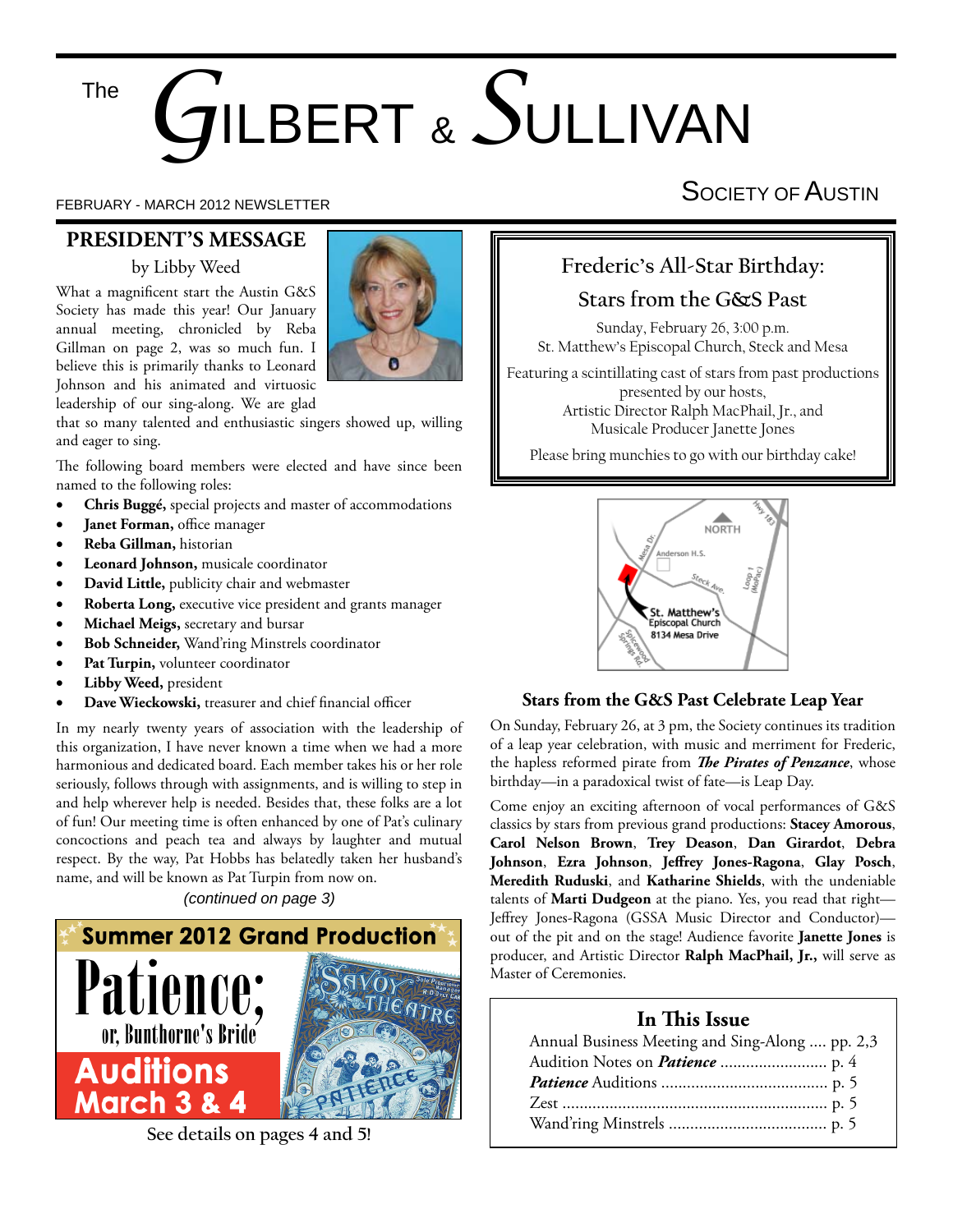#### **Annual Business Meeting and Sing-Along by Reba Gillman**



On Sunday afternoon, January 15, over 40 members showed up to vote on the Society's business and to enjoy one of our best managed sing-alongs. The Martin Luther King, Jr., holiday on Monday may have cut into the attendance, but a comfortable number were there, singing their heads off. We gathered in the welcoming Fellowship Hall of the Genesis Presbyterian Church. As people entered, they signed in, got name

tags, and took copies of the music to be sung. President **Libby Weed** greeted us all and opened the meeting. Reminding us that our important business was to elect our board of directors, she asked each nominee to stand as named. **Reba Gillman** then took the floor as chair of the nominating committee (other members: **David Fontenot** and **Enid Hallock**). Reba spoke briefly, happy that every member of this year's board had agreed to continue to serve, except **Byron Arnason** whose profession takes him away for long stays in Nevada and Oregon. Our board is hard working, but they love the G&S operas and enjoy their volunteer work to keep the Society in business. The great diversity of our Society is an especial attraction. We have been advised to bring younger members into our administration, but that proves to be a difficult task. The younger people are busy earning a living, and often are performing every chance they get. They have limited time for their personal or family lives and they just can't take on any more work. Developing possible future board members is a job that goes on all year, and our eager volunteers are the best resource.

Libby then noted that there was no nominee for the twelfth director, and invited nominations from the floor, including self-nomination. As none appeared, **Bill Hatcher** moved that the nominations be closed, and the slate be elected by acclamation. **Russell Gregory**  seconded the motion, which passed. Treasurer **Dave Wieckowski**  then reported on our very successful financial year. For the past three years we have adhered stringently to our carefully established budgets and made money on each show. We have reached a new level where we can plan to produce one of the most popular shows (*H. M. S. Pinafore, The Mikado, or The Pirates of Penzance*) only every third year, able to support lesser financial success, or even a loss, on less well-known operas. Any member may call the Society office  $(512-472-4772)$  to request a copy of the financial report. Libby reminded us that *Patience* will be the show this June, and some called up fond memories of the very successful production we did in June 1999.

Finally, our Production Manager, Bill Hatcher, gave us a short report on some of the jobs he has been doing in preparation for this year's *Patience*, which is the fourth production Bill has managed. He has purchased the scores. He has arranged the airplane tickets for Artistic Director **Ralph MacPhail, Jr.**, to come to Austin for the February musicale and March auditions. (Rafe will arrive in Austin on February 25, and will leave on March 6.) He has been arranging the rehearsal schedule, and hopes to be able to hold all rehearsals in the Genesis Fellowship Hall. He has hired most of the crew but is still working on the costumes and on hiring the costume coordinator. He showed us slides of costumes from three good shops: Houston; Lamplighter

in San Francisco; and New Hampshire. He has information from several other costume shops, as well. The final decision will depend on the costume coordinator, Rafe's opinions, and the cost of the preferred costumes.

Libby then introduced **Leonard Johnson** to direct the sing-along, with **Jean Sasaki** at the piano, and the fun began. Leonard is a very professional Associate Professor of Voice at UT, and has worked with many of our singers. He has also directed many choral groups, and knows exactly how to be encouraging and demanding at the same time. After some discussion with audience members, the voices lined up to support each other, two excellent tenors seated right behind me, basses booming authoritatively from across the aisle. Alas, we women weren't as well suited to the task. On this day the men were superb - confident and dependable - while I felt very insecure myself, singing music I thought I knew. However, we managed and enjoyed it all. First came familiar music from *The Mikado*: the men singing "If you want to know who we are" in four-part harmony. Then ladies alone sang "Three little maids from school are we" followed by "May all good fortune prosper you," sung by all (SATB, for those accustomed to choral singing). Not so familiar, this simple four-part chorus is sung in the first act right after Pooh-Bah says that although Nanki-Poo will die in a month, we should sing "Long life, long life, long life to you till then!"

Next came music from *The Pirates of Penzance*, the ladies (as daughters of the Major-General) all singing "Stay, we must not lose our senses, Men who stick at no offences will anon be here." The pirates arrived singing "Here's a first-rate opportunity To get married with impunity ... You shall quickly be parsonified, Conjugally matrimonified, By a doctor of divinity Who is located in this vicinity." The girls sang, "We have missed our opportunity Of escaping with impunity; So farewell to the felicity of our maiden domesticity! We shall quickly be parsonified, Conjugally matrimonified, ..." and finally all sang in four-part harmony, "By a doctor of divinity, who resides in this vicinity, By a doctor, a doctor, a doctor of divinity, of divinity." Skipping then well into Act II, we undertook the three-part Paradox song, "When you had left our pirate fold," all ladies singing the part of Ruth, with the men divided into the parts of Frederic and the Pirate King. This ended with "A paradox? A paradox, A most ingenious paradox! We've quips and quibbles heard in flocks, But none to beat this paradox!" And of course, although we did not pause to go into it, the paradox is that Frederic was born in Leap Year on Leap Day, and would not reach his twenty-first birthday until well into the next century. Which is why our February Musicale will honor Frederic's birthday in this leap year. Libby said if her math was correct, Frederic would actually celebrate his 39th birthday this year.

Finally, music from *Patience* – our June show. The ladies began with their opening chorus (SA), "Twenty love-sick maidens we, Love-sick all against our will. Twenty years hence we shall be Twenty love-sick maidens still!" They all yearn for the aesthetic poet, Bunthorne, but he loves Patience, the fresh and innocent milk maid, and does not respond to any of the love-sick aesthetic maidens. The Officers of the Dragoon Guards enter singing (TTBB), "The soldiers of our Queen Are linked in friendly tether; Upon the battle scene They fight the foe together. There ev'ry mother's son Prepared to fight and fall is; The enemy of one The enemy of all is!" Their Colonel sings, "If you want a receipt for that popular mystery, Known to the world as a Heavy Dragoon, Take all the remarkable people in history, Rattle them off *(continued next page)*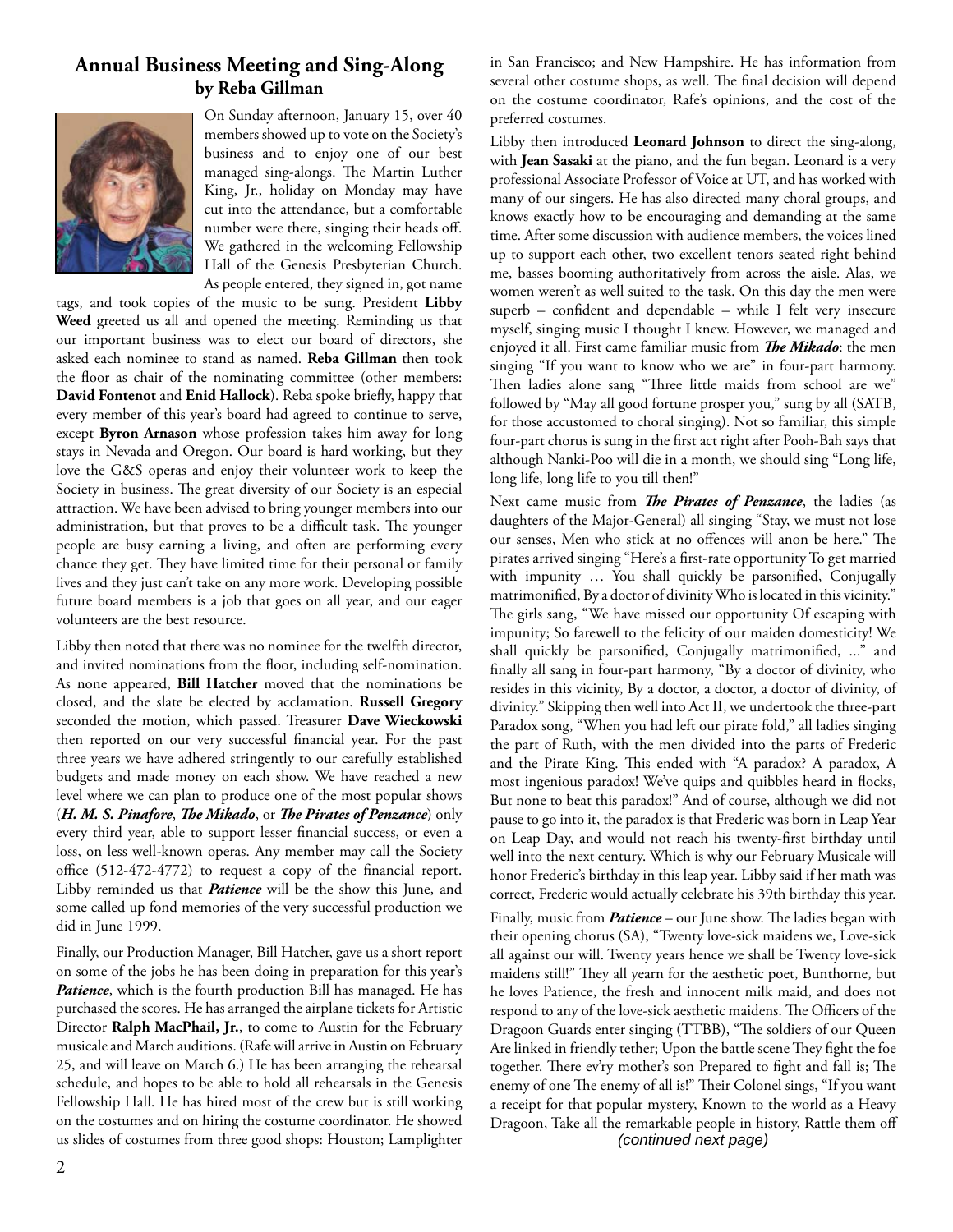#### The G&S Society's Annual Business Meeting and Sing-Along *photos courtesy Steve Schwartzman see more at* **gilbertsullivanaustin.smugmug.com**







#### **Annual Business Meeting, cont.**

to a popular tune." This leads in to one of the well-known G&S patter songs, which all the men sang finishing up with the final men's chorus. These Dragoons had been engaged to all the maidens the year before, and are upset and puzzled when this year the ladies mope around about Bunthorne and show no interest in their former soldier sweethearts.

But we did not pause to think about *Patience*. Leonard called on Russell Gregory to come up and sing the Pirate King's lead-in to our traditional ending, "Hail, Poetry!" - All, SATB. All rose to sing lustily, and then progressed to "Now to the banquet we press" - All, SATB. Leonard stepped forward to acknowledge Jean Sasaki at the piano. She had expertly found her way through all the music, giving pitches for parts, navigating interludes, and never missing a note. A happy throng gathered around the munchy table, their appetites whetted by vigorous singing. A lovely afternoon!









#### **President's Message, cont.**

Our Society has just concluded what could be described as our greatest year to date. We set all-time records for attendance at *The Mikado*, and the growing success of our shows in the past few years has us poised for a superior production of *Patience* this summer.

But first—plan to be with us at St. Matthew's on Sunday, February 26, to celebrate Frederic's leap year natal day with a sparkling cast of G&S stars from the past. We'll enjoy birthday cake and toast Frederic as he marks, if my math is correct, his 39th birthday. Can you think of a better way to brighten an otherwise beastly month?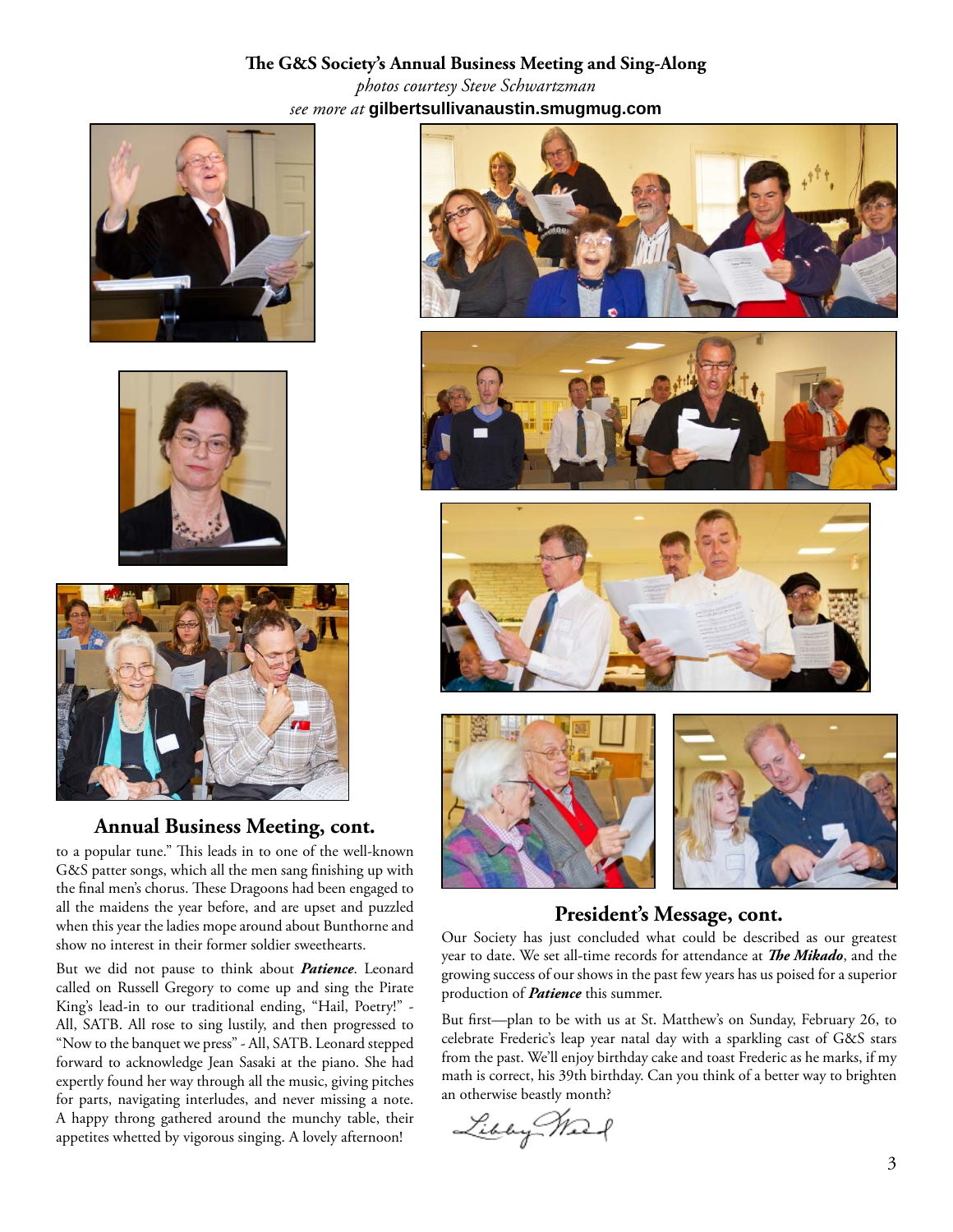

#### **Audition Notes on** *Patience* by Ralph MacPhail, Jr.

*Patience* is a high-spirited send-up of artistic affectation. Originally it poked fun at the pre-Raphaelite "brotherhood" in London of the 1870s and '80s, but Gilbert's wit transcends the original target, and Sullivan's tunes have remained ever funny, martial, sentimental, poignant—whatever the moment in the plot

demands. My purpose here is to provide information for auditionees concerning the auditions and also concerning the hilariously funny and incredibly tuneful show we will present this summer. If you're planning to audition, please read this in its entirety. And even if you're *not*, you may find it interesting!

Auditions will be held on Saturday and Sunday, March 3 and 4. Music Director and Conductor **Jeffrey Jones-Ragona** and I request that each auditionee memorize a song from Gilbert & Sullivan or something similar that will show their voice and range to best advantage. *It is also mandatory to provide a copy of the music for the auditions accompanist. No* a cappella *auditions will be heard. An accompanist will be provided, but singers will be welcome to bring their own if they wish.*



If *Patience* is not in your library, you can download the libretto from The Gilbert & Sullivan Archive (math.boisestate.edu/gas). You can also download some printed music from the opera from this website, read a plot synopsis, or download audio files. And there's more, too!

Patience is filled with fun-to-act roles, incredible singing opportunities, and requires actors who can sing well as well as singers who can act well. And nowhere was Gilbert more trenchant (and amusing) in his satire of artistic affectation or Sullivan more tuneful. (*Patience*, of course, has another of those wonderful Act I finales one of the best, in fact.)

**THE CHORUS** is composed of the **Chorus of Dragoon Guards** (12 gentlemen, resplendent in scarlet and gold uniforms, who know how to march and perform facing movements) and the **Chorus of Rapturous Maidens** (12 languid and limp ladies, over-the-top in their expressions of unrequited love, dressed in "aesthetic draperies" of muted colors, playing "archaic instruments," and speaking with the latest "aesthetic slang," which is "too, too utter"!).

**Colonel Calverley** (bass or "dark baritone"). He is commanding officer of the Dragoons, stuffy, lacking a sense of humor, "in charge," and with two challenging patter-songs in Act I, so he must also have excellent diction. A large man. Dances in Act II.

**Major Murgatroyd** (baritone). A rather small part with excellent comic possibilities, such as his leg cramp that gives him so much trouble when he tries to imitate the aesthetic poets! Dances in Act II.

**Lieutenant, the Duke of Dunstable** (tenor). An aristocratic soldier, who joined the army because he wearied of toadies. He finds military a good change-of-pace from aristocratic living. Dances in Act II.

**Reginald Bunthorne** (light baritone). One of Gilbert's great comic creations, Bunthorne is a sham "aesthetic poet," who affects the dress, behavior and writing abilities of a poet in order to get the



admiration of the village maidens. The opera centers on Bunthorne's quest for the love of the village milkmaid, Patience, and he is content to change his ways in order to get it. He finds out as so many others do that the path to true love doesn't run smooth—and in fact, his is bumpy indeed. The sub-title of *Patience* is *Bunthorne's Bride*—but who (or what?) ends up as his bride?

**Archibald Grosvenor** (high baritone). He's also a poet: "the Apostle of Simplicity." He

loved Patience when but a tot, and Patience loved him, but his path to true love crosses Bunthorne's, and for a while it's equally bumpy. He has better fortune, however, than his rival, even if he has to cast off his poetic trappings and become "an every-day young man" in order to claim his bride.

**Mr. Bunthorne's Solicitor** (silent role). He appears in the Act I finale to run the raffle (Bunthorne attempts to raffle himself off as a bridegroom to one of the maidens since he can't have Patience!), and in the Act II finale. He has no speaking or singing, but a mobile face and good acting skills are musts.

The Lady Angela (mezzo-soprano). An important singing and acting role, she rather sets the tone for the lovesick maidens. Lovely singing and a good comic sense are essential.

The Lady Saphir (mezzo-soprano). Another aesthetic maiden, a follower. Something of a scholar and user of arcane expressions. A good actor and singer.

The Lady Ella (soprano). Still another aesthetic maiden, with a short but dynamic solo as a part of the opening chorus, calling for a beautiful and strong singing voice.

The Lady Jane (contralto). Another of Gilbert's great creations, the part calls for a commanding contralto voice and a great sense of humor. She's one of those aging females, but loves to sing about her fading charms and growing proportions while accompanying herself on a 'cello. She loves Bunthorne, too—much to his chagrin.

**Patience** (lyric soprano). She is a simple and naïve dairy-maid who has no idea "what this love may be" that's so captured the rapturous maidens, but when she learns that it's her duty to love, she sets forth to fall in love with all her heart. Alas, the road on which she sets forth is that same bumpy one that Bunthorne and Grosvenor are using, and—well, her perseverance is rewarded.



I've often said that there's only one G&S activity more fun than seeing one of their operas—and that's actually *working* on one. If you need a little push to encourage you to audition, please

consider this it. Jeffrey and I do all we can to make the auditions fun and relaxed.

If you have questions, please push them through cyberspace: RafeMacPhail@Yahoo.com.

On the next page are details on how you can sign up for an audition slot, so please do it today, and then please encourage a friend or two to audition so that even *more* can share the delight of Gilbert & Sullivan. This show's a *hoot*!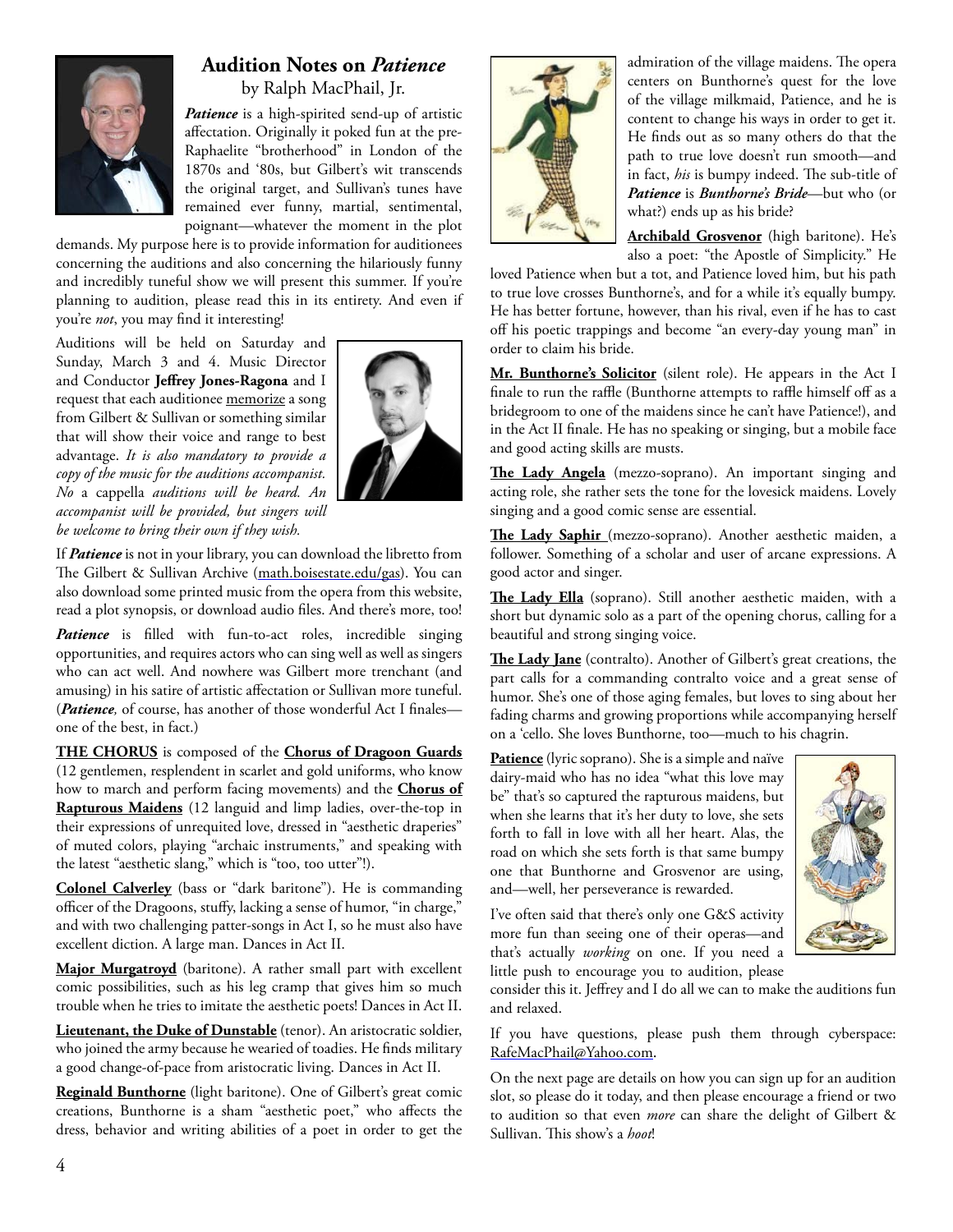#### MEMBERSHIP FORM

We encourage you to join our Society. If you are a member, please check your membership renewal on the top of the mailing label. If expired or near expiration, your membership needs to be updated! To correct your address, renew your membership, or become a member, complete this form, and mail it to us with your check, payable to "GSSA," or call to join (512) 472-4772 (GSSA).

Please check a membership category:

|  |  | $\Box$ Individual (\$20-\$29) |  |
|--|--|-------------------------------|--|
|  |  |                               |  |

**Family/Group** (\$30-\$49)

 $\Box$ **Patron** (\$50-\$99)

**Grand Duke or Duchess** (\$100-\$249)  $\Box$ 

**Major General** (\$250-\$499) П

**Pooh-Bah** (\$500-\$999) П

**Pirate King** (\$1000-\$2499)

**Savoyard** (\$2500 & up) П

| State                                                    |  |
|----------------------------------------------------------|--|
|                                                          |  |
|                                                          |  |
|                                                          |  |
| Does your company match donations? _____________________ |  |
| I'd like to volunteer. I'm interested in:                |  |
|                                                          |  |

We are proud to list our members in our programs, but if you would prefer NOT to be listed in our programs, please check here:

#### *Patience* **Auditions**

The Gilbert and Sullivan Society of Austin will hold auditions for its June 7-17 production of *Patience* on Saturday and Sunday, March 3 and 4. Ralph MacPhail, Jr., and Jeffrey **Jones-Ragona** will be returning as artistic and musical directors, respectively, and **Bill Hatcher** returns as production manager. Please see Director MacPhail's Audition Notes on the preceding page for a description of the opera and its characters.

Auditions are about 10 minutes long, **by appointment only**. Call **Chuck Antonie** at (512) 733-1006 or (512) 825-5187, or email cantonie@yahoo.com to reserve an audition time slot.

All roles are open for casting, including ten principal roles of various sizes and a chorus of 12 men and 12 women. There is also a small non-speaking, non-singing role for a male to be cast. A small honorarium will be paid to all performers.

A memorized aria or art song (English language preferred) is required. An accompanist will be provided, although singers may bring their own pianist if they wish. Please note that unaccompanied (a cappella) auditions are not permitted, nor are self-accompanied auditions.

A completed Audition Form (available at our website, www.gilbertsullivan.org) is required, and a résumé and headshot are requested if available.

Auditions will be held at Genesis Presbyterian Church, 1507 Wilshire Blvd (www.genesispcusa.org). It is east of IH 35, and is between Hancock Center and Airport Boulevard. There is ample parking. For complete details, see www.gilbertsullivan.org.

#### **Send Us Your News!**

The next newsletter should arrive in mid-April; the deadline for submissions is March 30. Please send your news to news@gilbertsullivan.org. Thanks!



*Zest*

**It is music and laughter that gives to life its zest, Why in Gilbert & Sullivan Society I now invest, All your productions are superb and just great, To both music and laughter they directly relate.**

 **I have just printed out your membership form, As Family/Group Member will now be the norm,** The Gilbert & Sullivan Society is to my family, The best of musical entertainment in Austin to see.

> **Tony Melli 01-03-2012**

#### **Wand'ring Minstrels**

The Gilbert & Sullivan Society of Austin's Wand'ring Minstrels are ready to entertain for your next event. Have Gilbert and Sullivan tunes performed at your home, party, school, or activity. See our website (**www.gilbertsullivan.org**) for further details.



is the official moving and storage company of The Gilbert & Sullivan Society of Austin. Many thanks, Armstrong!